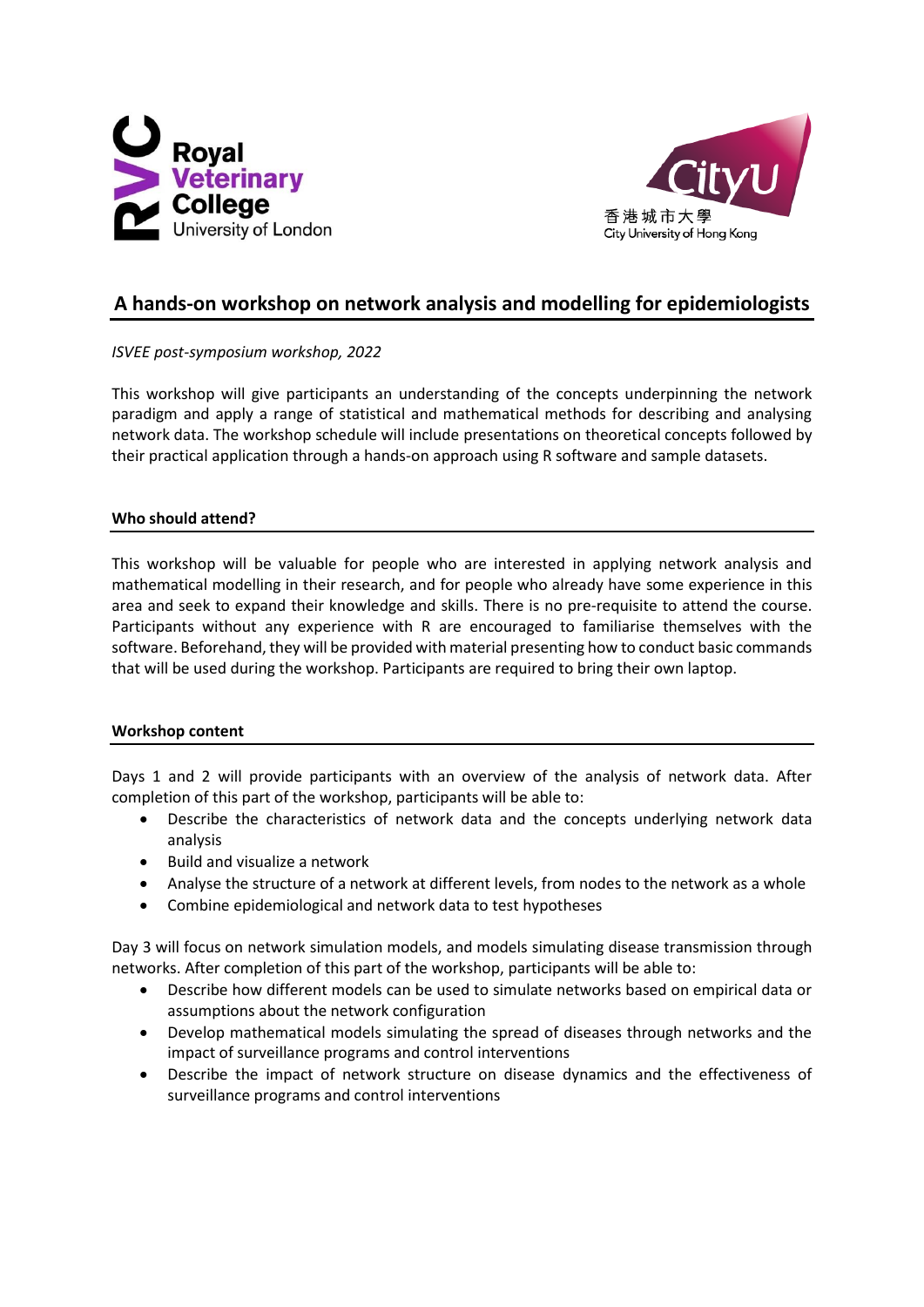#### **Workshop details and registration**

The workshop will be delivered in English. Practical sessions will use the software R [\(http://www.r](http://www.r-project.org/)[project.org\)](http://www.r-project.org/). Beforehand, workshop participants will be sent instructions on how to install R and required packages, and to conduct basic commands that will be used during the workshop, so they can familiarise themselves with R. Lecture notes, key references, datasets and detailed instructions for the practical sessions, including R scripts, model answers and comments, will be provided in an electronic format. Registration is available on the conference website.

#### **Instructors**

Guillaume Fournié DrVetMed MSc PhD (Royal Veterinary College, UK) <https://bit.ly/3clZrfL> Role: workshop organiser, lecturer, discussion facilitator and lab instructor

Guillaume is a veterinarian and an epidemiologist. He has applied network analysis and mathematical modelling of disease transmission to a range of diseases and husbandry systems to assess the influence of the trade of animals and their products on the spread of animal and zoonotic pathogens.

**Dirk Pfeiffer** DrMedVet PhD MANZCVSc DipECVPH FHEA (College of Veterinary Medicine and Life Sciences, City University of Hong Kong) <https://bit.ly/3DmzWq8>

#### Role: lecturer, discussion facilitator

Dirk is Chair Professor of One Health. His research has been varied and includes translation of science into policy, advanced multivariate techniques, spatial and temporal analysis of epidemiological data, development of animal health information systems, computer modelling of animal disease, and field ecological research methods. Dirk also holds a part-time position at the Royal Veterinary College (UK).

**Younjung Kim**, DVM MSc PhD Candidate (College of Veterinary Medicine and Life Sciences, City University of Hong Kong) <https://bit.ly/3kstoPl>

#### Role: lecturer and lab instructor

Younjung is a veterinarian and epidemiologist. Younjung has applied network analysis and mathematical modelling to investigate the role of socio-economic, cultural, and epidemiological risk factors shaping zoonotic and animal infectious disease transmission dynamics, including Rift Valley fever and African swine fever.

# Beth Savagar, BSc (Royal Veterinary College, UK) <https://bit.ly/3wFe5I1>

Role: lecturer and lab instructor

Beth is a PhD student in veterinary epidemiology. Beth has applied network analysis to study the role of trade networks in disease transmission, her PhD uses mathematical modelling to study the transmission of Peste des Petits Ruminants Virus in different endemic settings.

**William Leung**, MSc PhD Candidate (London School of Hygiene and Tropical Medicine, UK) <https://bit.ly/3qxMPue>

#### Role: lecturer and lab instructor

Will is a molecular biologist and epidemiologist. He has applied network analysis methods and mathematical modelling to characterise swine trading networks in Cambodia, and to investigate the implications of intensified swine production on infectious disease dynamics.

#### **Contact details**

If you would like to ask for further details about the course content, please contact Guillaume Fournié: [gfournie@rvc.ac.uk](mailto:gfournie@rvc.ac.uk)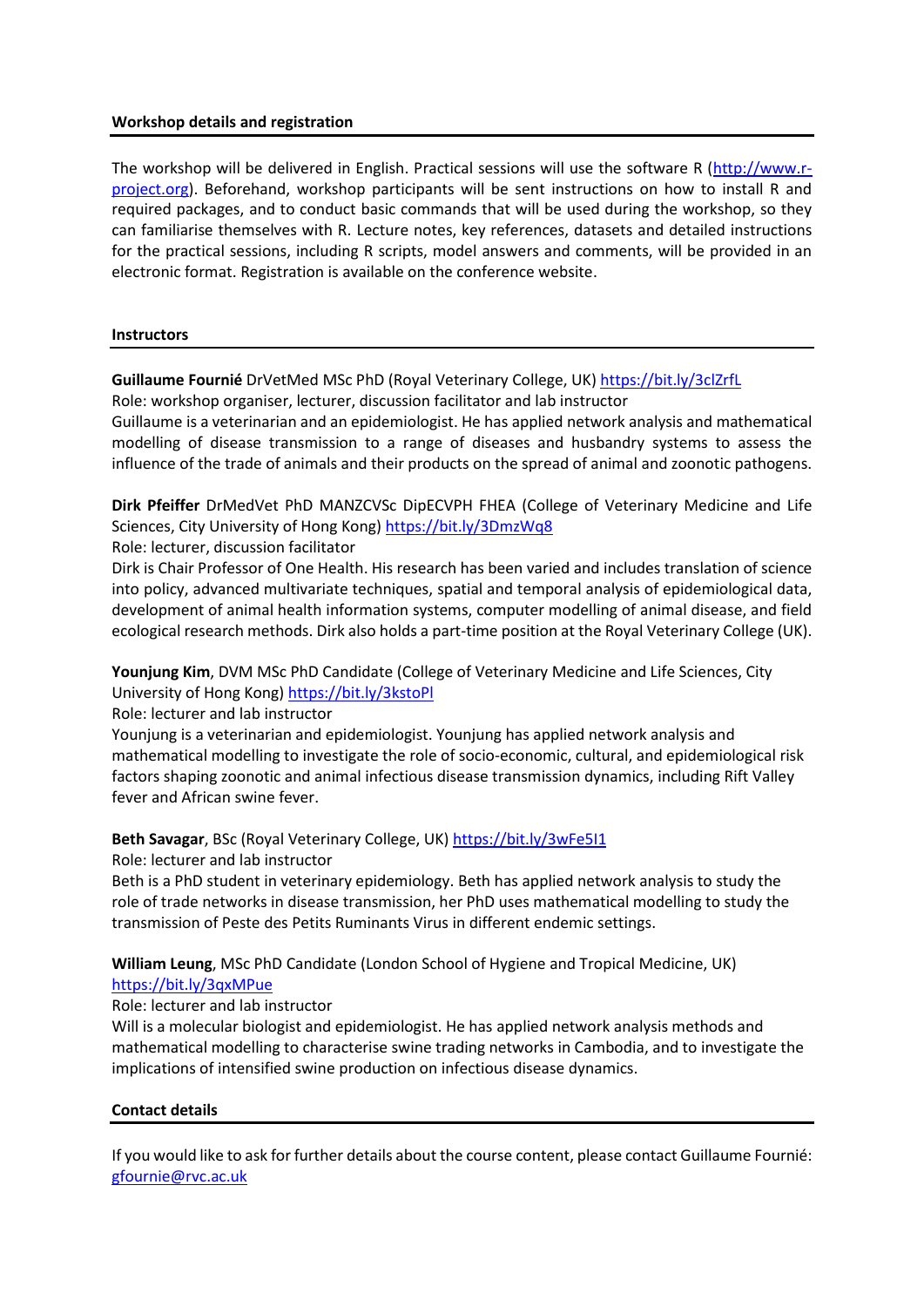## **Workshop schedule**

| Day          | <b>Time</b> | <b>Activity/Contents</b>                                   | <b>Details</b>    |
|--------------|-------------|------------------------------------------------------------|-------------------|
| $\mathbf{1}$ | $08:30-$    | Registration                                               |                   |
|              | 09:00       |                                                            |                   |
|              | $09:00-$    | Presentation of the workshop, introduction of the trainers | <b>Discussion</b> |
|              | 09:15       | and trainees                                               |                   |
|              | $09:15-$    | Network paradigm: what has it brought to the study of      | Lecture           |
|              | 10:00       | animal and public health?                                  |                   |
|              | $10:00 -$   | Coffee break                                               |                   |
|              | 10:30       |                                                            |                   |
|              | $10:30-$    | Network construction and visualisation                     | Lecture           |
|              | 11:15       |                                                            |                   |
|              | $11:15-$    | Data manipulation and network construction                 | Computer lab      |
|              | 12:00       |                                                            |                   |
|              | $12:00-$    | Lunch break                                                |                   |
|              | 13:00       |                                                            |                   |
|              | $13:00-$    | Network visualisation                                      | Computer lab      |
|              | 13:30       |                                                            |                   |
|              | $13:30-$    | Analysis of individual nodes and centrality                | Lecture           |
|              | 14:30       |                                                            |                   |
|              | $14:30-$    | Coffee break                                               |                   |
|              | 15:00       |                                                            |                   |
|              | $15:00-$    | Analysis of individual nodes and centrality                | Computer lab      |
|              | 16:00       |                                                            |                   |
|              | $16:00-$    | Q&A session                                                | <b>Discussion</b> |
|              | 16:30       |                                                            |                   |

| Day            | Time     | <b>Activity/Contents</b>                                 | <b>Details</b> |
|----------------|----------|----------------------------------------------------------|----------------|
| $\overline{2}$ | $08:30-$ | Review of Day 1, Q&A session                             | Discussion     |
|                | 08:45    |                                                          |                |
|                | $08:45-$ | Network cohesion, distances, clustering and partitioning | Lecture        |
|                | 10:00    |                                                          |                |
|                | $10:00-$ | Coffee break                                             |                |
|                | 10:30    |                                                          |                |
|                | $10:30-$ | Network cohesion, distances, clustering and partitioning | Computer lab   |
|                | 12:00    |                                                          |                |
|                | $12:00-$ | Lunch break                                              |                |
|                | 13:00    |                                                          |                |
|                | $13:00-$ | The nature of network data, implications for hypothesis  | Lecture        |
|                | 14:00    | testing                                                  |                |
|                | 14:00-   | Hypothesis testing on networks (1/2)                     | Computer lab   |
|                | 14:30    |                                                          |                |
|                | $14:30-$ | Coffee break                                             |                |
|                | 15:00    |                                                          |                |
|                | 15:00-   | Hypothesis testing on networks (2/2)                     | Computer lab   |
|                | 16:00    |                                                          |                |
|                | $16:00-$ | Q&A session                                              | Discussion     |
|                | 16:30    |                                                          |                |